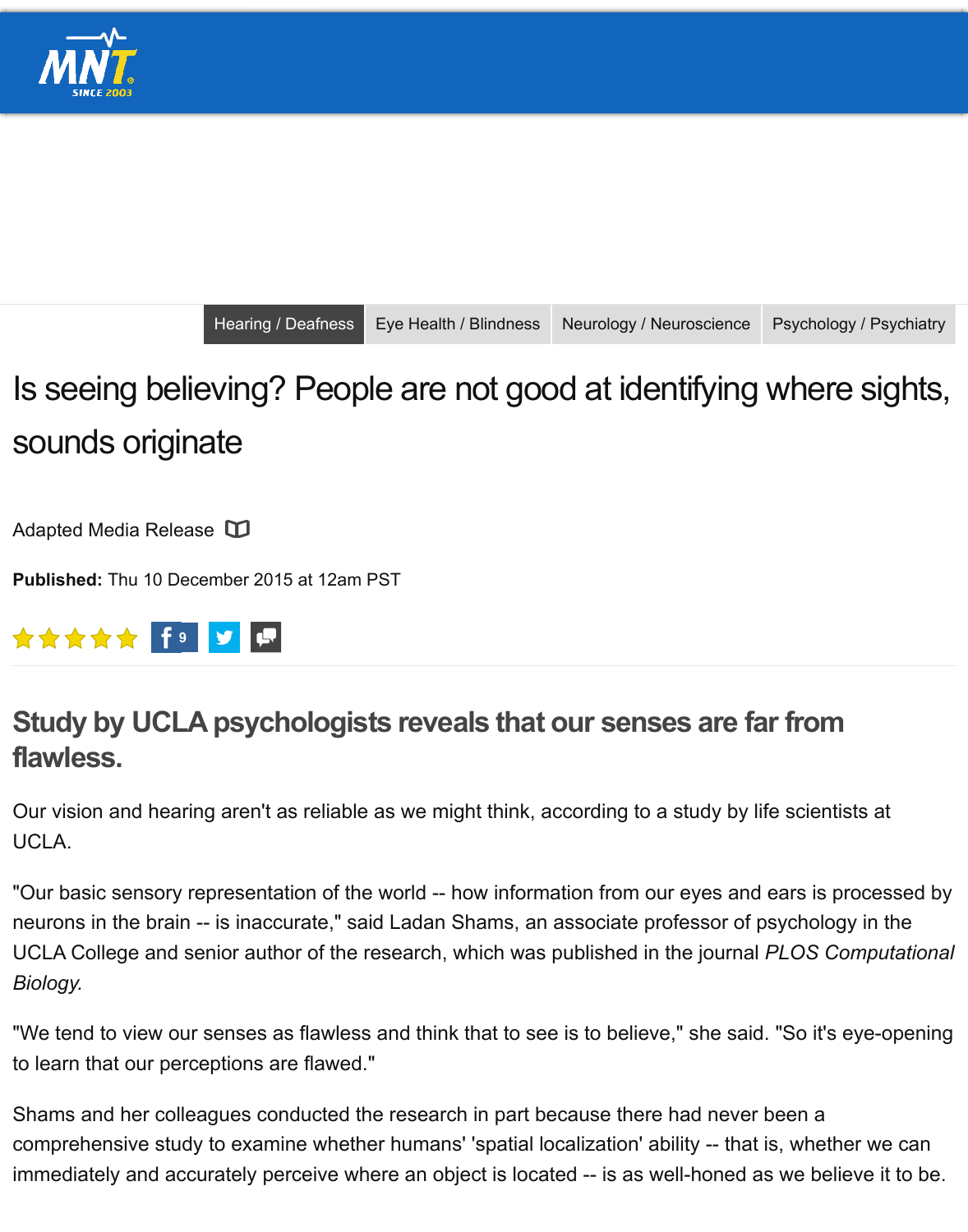In general, they fared poorly when the light and sound were played alone. Participants mostly believed that the light sources were closer to the center of the screen than they actually were, were coming from closer to the periphery.

"The auditory task was especially difficult," said Brian Odegaard, a UCLA postdoctora the study's lead author.

The scientists were surprised by the results.

"We didn't expect these spatial errors; they're very counterintuitive," Shams said. "Spatial localization is u one of the most basic tasks the brain performs, and the brain does it constantly."

What's more, she said, because the ability is shared with lower animals, logic would s of years of evolution would have perfected spatial localization in humans. But that's n isn't sure why, but one hypothesis is that the brain makes constant tradeoffs to best u

"Maybe evolution has favored high precision in the center of the visual field," she said good at localizing and discriminating at high acuity in the center of our vision, and tha cost of making more errors at outer areas."

The study participants did, however, answer much more accurately when the flashes played simultaneously at the same location.

"The brain is wired to use information from multiple senses to correct other senses," S saying is true: 'If you want to hear better, put your glasses on.'"

Odegaard said the study was the largest to date on sensory biases. Its findings could a range of fields, from the military -- where minute errors in identifying enemy location automobile safety. The UCLA research suggests that drivers can see the cars in front but would have difficulty estimating the distance between themselves and vehicles to Shams said driverless cars could be engineered to eliminate that deficiency.

Shams, whose laboratory is funded by the National Science Foundation, is also study research on multisensory perception can help people with **autism**, **schizophrenia** an